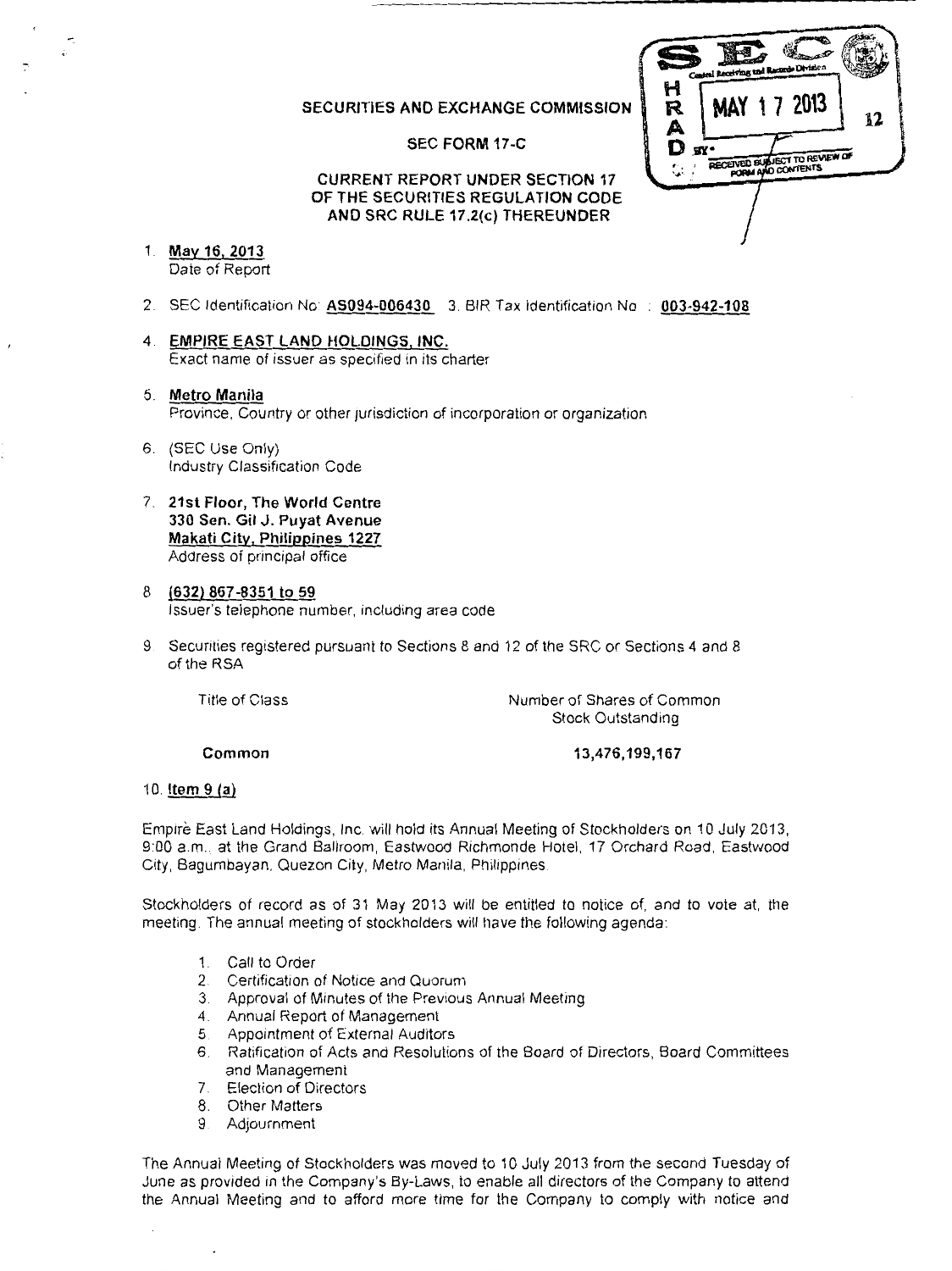disclosure requirements of the Securities Regulation Code and its Implementing Rules and Regulations."

ý. ₹.

## **SIGNATURE**

Pursuant to the requirements of The Securities Regulation Code, the Issuer has duly caused this report to be signed on its behalf by the undersigned hereunto duly authorized.

# **EMPIRE EAST LAND HOLDINGS, INC.**

By:

EVELYING CACHO

Vice President for Finance and Corporate Information Officer May 16, 2013